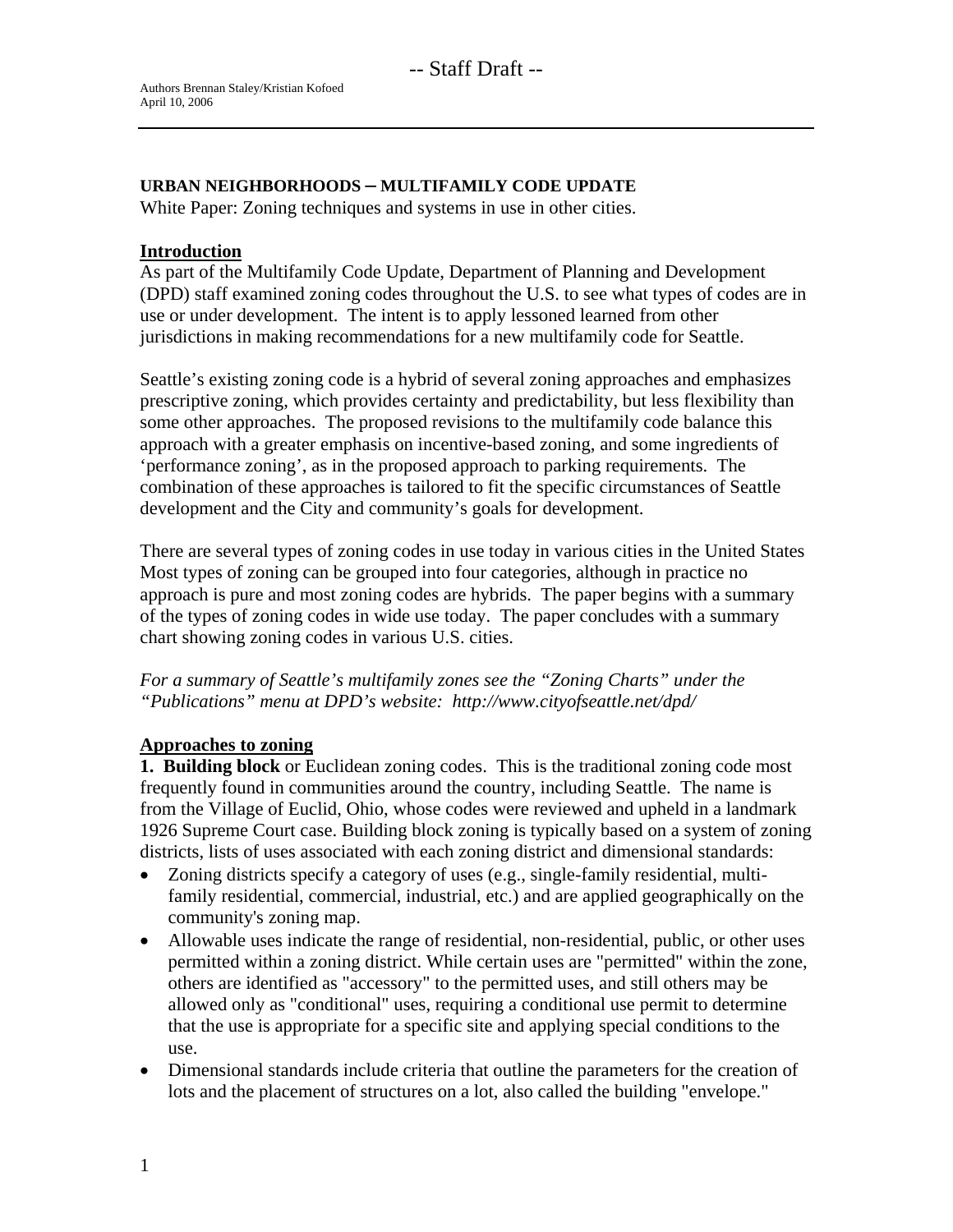These standards generally include, but are not limited to: minimum lot size, minimum setbacks, and maximum height.

Building block zoning is prescriptive: when the standards of the code are met, a project would generally be approved and building contrary to the uses and standards outlined in the code is prohibited. The primary advantage of the building block approach is its logical presentation of districts, uses, standards and a form that is widely familiar to professionals, public officials, and the public. The major disadvantage of the approach is its lack of flexibility to address the particulars of a site and its surroundings, particularly if the code attempts to so precisely prescribe what is to be done in an attempt to dictate what the development product will look like.

**2. Performance zoning** attempts to regulate the impacts of development through flexible standards that are targeted to objectives, as compared to prescriptive zoning, which focuses on strict limitations of uses. The performance approach provides flexibility by basing permit decision making on performance criteria. For example, the performance criteria for a development standard gauges the maximum permitted development based on impact, such as noise or traffic. A performance system may be set out in either a point system or through discretionary criteria.

Evaluating permit applications through a point system requires a certain amount of points to be approved. Points can be accumulated in various categories, including gross floor area of dwelling units, living area of dwelling units, site coverage of dwelling units, total number of occupants of dwelling units, and/or vehicular trip generation from dwelling units. The numbers of points for each category can be identified on a worksheet in the Code, Director's Rules or Client Assistance Memoranda.

Another method of evaluating applications is through applying discretionary criteria. Permit review staff would evaluate the application based on how well the project achieves certain objectives, such as open space, minimizing visual impacts, or providing good pedestrian access. Code provisions can include a 'menu' of options to meet the objectives.

The primary advantage of performance zoning is its flexibility regarding allowed uses and development standards. Requirements are often tied to statements of intent or purpose. However, performance zoning is more often used to supplement "use" provisions and dimensional standards, rather than to supplant them.

The disadvantages of the performance approach are that impacts are frequently sitespecific, so that a set of standards may not be adequate to address all impacts. The requirements can be difficult to implement, since they often involve complex calculations not familiar to those who use the code. Employing performance zoning to replace "use" limitations ignores some of the fundamental reasons to provide for or prohibit uses (providing for primarily residential areas as alternatives to living in mixed-use areas).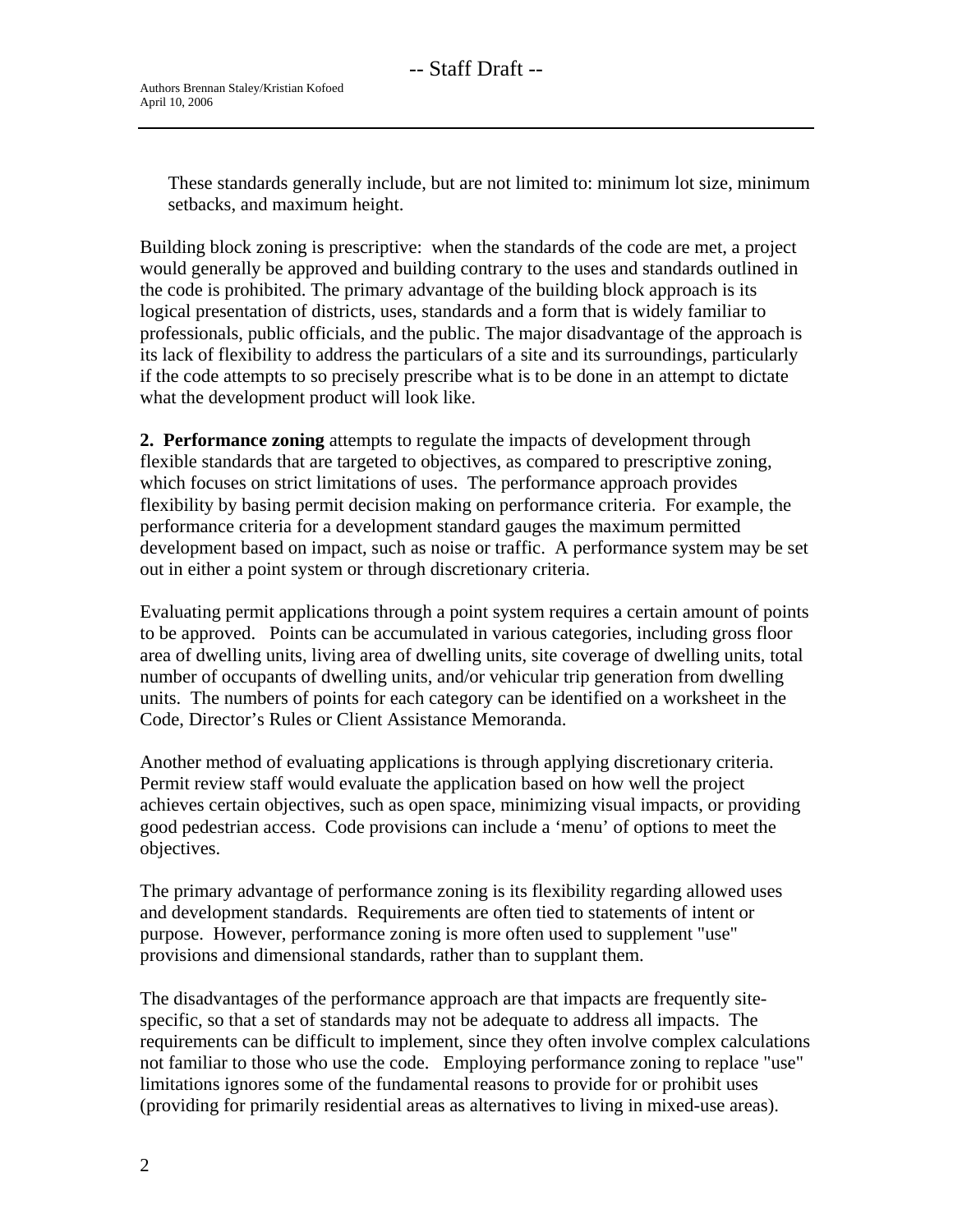Cities have been reluctant to deviate from density and intensity limits and/or employ the highly discretionary review process needed to apply a performance zoning approach. Instead, performance zoning in codes is generally limited to providing special standards for specific uses, such as the nuisance-related criteria for certain uses, as is the case in Seattle's Commercial Code.

**3. Incentive zoning** was developed to encourage desired development through incentives, allowing for greater flexibility for the applicant and discretion for the jurisdiction. Incentive zoning was first tried in Chicago and New York City and is now commonly used across the county. It is often used to encourage affordable housing construction. Density and floor-area ratio (FAR) bonuses and reduced parking requirements are the most common incentives offered. Affordable housing bonuses are frequently included in the zoning regulations for California cities, primarily because they are required as part of state housing legislation. Seattle's downtown and Highrise (HR) zone, one of the multifamily zones, include incentive provisions.

The primary advantage of incentive zoning is that it encourages certain objectives of the community without requiring them on a site-specific basis. In some instances, this may be a more effective means of realizing those objectives.

The major disadvantage of "incentive zoning" is that it is difficult to calculate the appropriate balance between the benefits provided to the applicant and the additional regulatory requirements that fulfill community and City objectives. As a corollary, it can be difficult to identify a predictable schedule for implementation of those objectives. If the incentives (from the applicant's point of view) are not attractive enough, they may not accept the additional obligations of, for example, including affordable housing. If applicants regularly accept those obligations, the incentives may be too easily achieved and the requirements may need to be re-calibrated so that the City's objectives can be met even sooner. There is a delicate balance involved in the use of incentives to match the cost of the incentive to the value of the bonus.

In addition, there are legal considerations involved in incentive zoning. Federal or state requirements, case law or local ordinance requirements may affect such programs.

**4. Design based** or schedule zoning uses various urban design rules in combination to guide new development. An applicant often can choose among sets of 'schedules' of rules, depending on site size, location and other characteristics. The intent is to allow greater flexibility in the physical form that new development may take.

In schedule zoning, schedules may be correlated to different variables. Variables might include size of lot, topography, location in relation to business or commercial areas, or specific design objectives for certain parts of the city. This type of zoning is not widely used in Seattle today. As part of the Multifamily Code Update, this type of approach may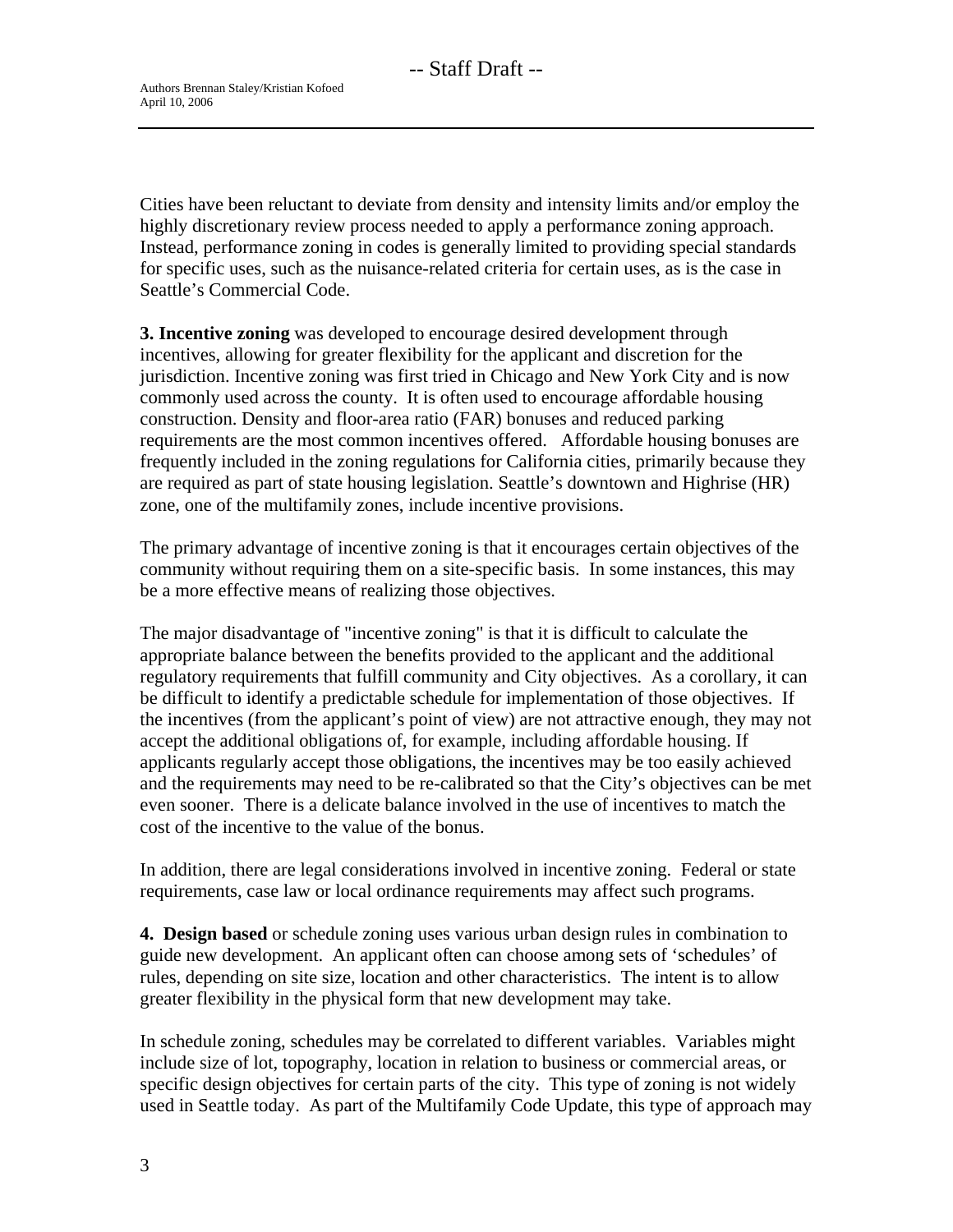help to recognize neighborhood characteristics such as typical lot size and abutting zoning designations. As an example, requirements may differ based on lot size. The schedule for infill development on smaller lots would emphasize different standards than that for a large lot development.

As in the building block method, regulations are geared toward very specific situations. For example, a proposed multifamily development that is adjacent to a commercial zone may not need to setback from the property lines to the degree a development next to a single family zone would. This approach would help achieve more transition in multifamily zoned areas than in the current code. As development is allowed without setbacks in commercial zones, setbacks for multifamily development are not as necessary as when abutting single family, where landscaped setbacks can help new development be more visually sensitive to the surrounding single family area.